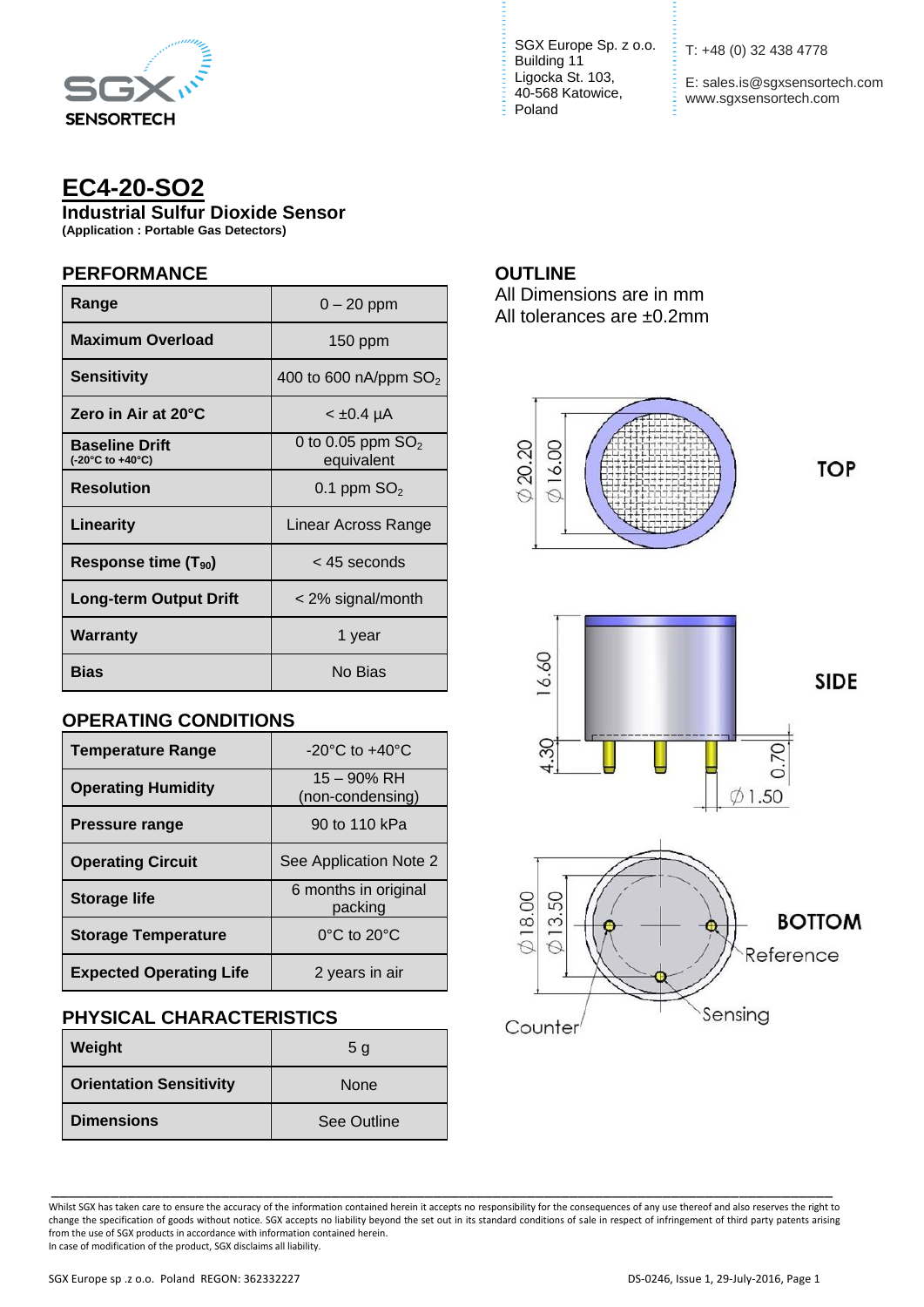

SGX Europe Sp. z o.o. Building 11 Ligocka St. 103, 40-568 Katowice, Poland

T: +48 (0) 32 438 4778

E: sales.is@sgxsensortech.com www.sgxsensortech.com

#### **CROSS-SENSITIVITY DATA**

| <b>GAS</b>       | <b>CONCENTRATION (ppm)</b> | <b>OUTPUT SIGNAL (ppm SO<sub>2</sub> equivalent)</b> |
|------------------|----------------------------|------------------------------------------------------|
| Carbon Monoxide  | 300                        | <3                                                   |
| Hydrogen Sulfide | 15                         |                                                      |
| Nitric Oxide     | 35                         |                                                      |
| Nitrogen Dioxide |                            | <-5                                                  |

*\* See Important Notes*

## **IMPORTANT NOTES**

- 1.) Do not solder to the connector pins as this may damage the sensor and thereby invalidate the warranty.
- 2.) Details on recommended connector pins can be found in the Frequently Asked Questions within the Gas Sensor section of the SGX website.
- 3.) All performance specifications are based upon the following environmental conditions: 20°C, 50% relative humidity, 101kPa.
- 4.) Cross Sensitivity Data is for information only. Calibration is recommended with target gas as the accuracy of calibration and measurement cannot be ensured.
- 5.) The cross sensitivities are including but not limited to the gases stated in the table. It may respond to other gases.
- 6.) The cross sensitivities may fluctuate between  $\pm$  30% and may differ from batch to batch or across sensor's life time.
- 7.) The device is designed to be RoHS compliant.

\_\_\_\_\_\_\_\_\_\_\_\_\_\_\_\_\_\_\_\_\_\_\_\_\_\_\_\_\_\_\_\_\_\_\_\_\_\_\_\_\_\_\_\_\_\_\_\_\_\_\_\_\_\_\_\_\_\_\_\_\_\_\_\_\_\_\_\_\_\_\_\_\_\_\_\_\_\_\_\_\_\_\_\_\_\_\_\_\_\_\_\_\_